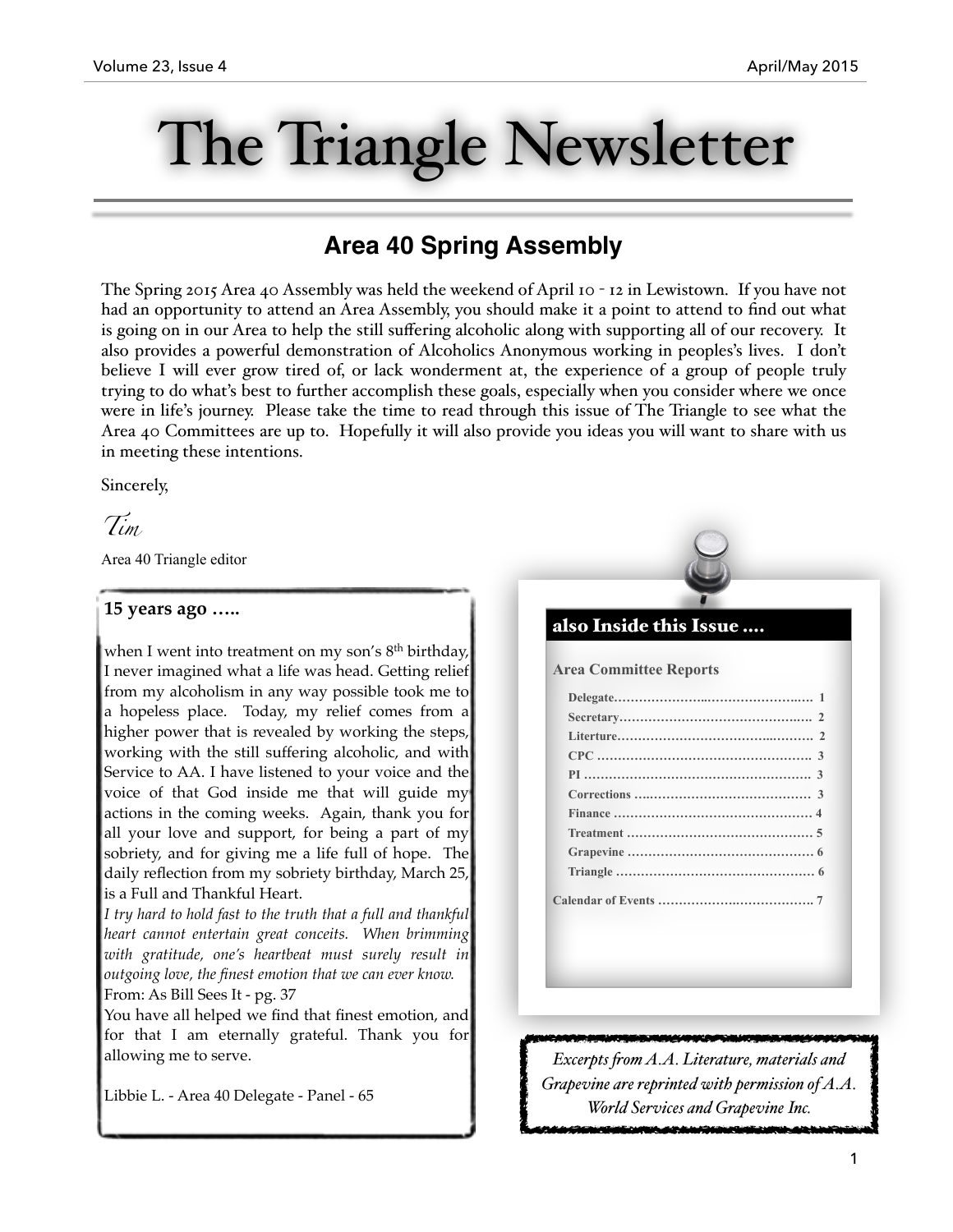# **Spring 2015 Area Assembly Secretary's Report**

Good morning and welcome to the Spring Assembly! My name is Julie and I'm alcoholic, and it is my privilege to serve as your Area 40 Secretary and Registrar.

Motions passed at the 2014 Fall Assembly:

## Public Information

A motion to change the wording of our Policy and Procedures regarding our hotline, Section G8.9, from: "Area 40 will implement an 800 number, utilizing the services and contract from AnswerNet," to: "Area 40 will implement a toll free number, utilizing the services of a reliable answering service" Section G12.5, under Area Treasurer, would also be modified to reflect the change. Motion passed: 86 FOR 1 OPPOSED

## Treatment Facilities

A recommendation that the following theme and discussion / workshop / presentation topics be submitted for the 2016 General Service Conference:

1. Theme – Service – Reinvesting in your sobriety

- 2. Topics:
	- a. Safety in A.A.
	- b. What is Service?
	- c. How to give back what you have been given
	- d. Fear of Service What am I committing to?

## **Motion passed: 72 For 1 opposed**

Finance

Finance Committee Recommended that G12.3 under Area Treasurer, page19, Policies and Procedures be changed to read: "File all necessary legal and tax forms for the State of Montana and the Federal Government." Motion passed: **88 For, 0 Opposed** 

2015 Budget total of \$32,210.00 was approved with a vote of: **85 FOR, 1 Opposed** 

Floor Assembly

THERE WAS A MOTION TO EXTEND ASSEMBLY AT 12:03pm to finish the business of the assembly. Motion passed: 52 FOR – 20 OPPOSED

Another floor Motion was made: To find a person to fill the webmaster position from January 1, 2015 until the Spring Assembly.

During the discussion, it was moved to table this motion and bring it back to 2015 Spring Assembly. Motion to table passed: 52 For, 20 Opposed.

Thank you and have a great Assembly! Julie R. - Area 40 Secretary/Registrar

# **Area 40 Literature Committee Chair**

Hello everyone,

My name is Jake L. and I am an alcoholic. It is a pleasure and another growth opportunity to serve as the Area 40 Literature Committee Chair for the upcoming rotation. Our literature is an effective mechanism to spread the message of recovery to the still suffering Alcoholic. I want to thank everyone who attend these Assemblies and help keep Alcoholics Anonymous alive. I really want to thank the literature committee members: Jodee, Lee, and Daniel for showing up along with the other participants and all their lively discussion and input.

This rotation started off quietly with me minding my own business until I received word from our illustrious past chair concerning an important topic. I decided to ice him for few days as I fully expected he wanted me to participate in something that would vastly improve my recovery. Sure enough, he asked if I was willing to stand for the newly vacated Literature position. Not being convinced, I told him I'd think about it. Work, home and AA life has been extremely busy and after careful consultation with my wife and sponsor, I let Gerry know I was absolutely willing. All jokes aside, I'd like to express my deep gratitude and thanks for the opportunity to serve for something that has provided so much to my loved ones and I.

I was able to attend the pre-assembly in Billings on March 14 and hear the feedback for the exciting new agenda items coming up before the Literature committee this assembly. Thanks to Dave for his diligence and District 11 for their hard work in setting up a great venue.

Please feel free to visit the outstanding Area 40 literature display in the back of the room, and I hope you will take some time to look at all the AA approved literature that is available to the fellowship. And for you "digital drunks" we also have E-Book information on the literature table that you can surf though. You can also find all kinds of information at AA.org and our own www.aamontana.org If you, your group or district have any questions please ask me, and will do my best to get them answered. I am here to serve Area 40, so if your group or district have an event that you would like to showcase the outstanding Area 40 literature display, please let me know.

Thank you for allowing me to serve Area 40 for the coming rotation.

Jake L., Area 40 Literature Committee Chair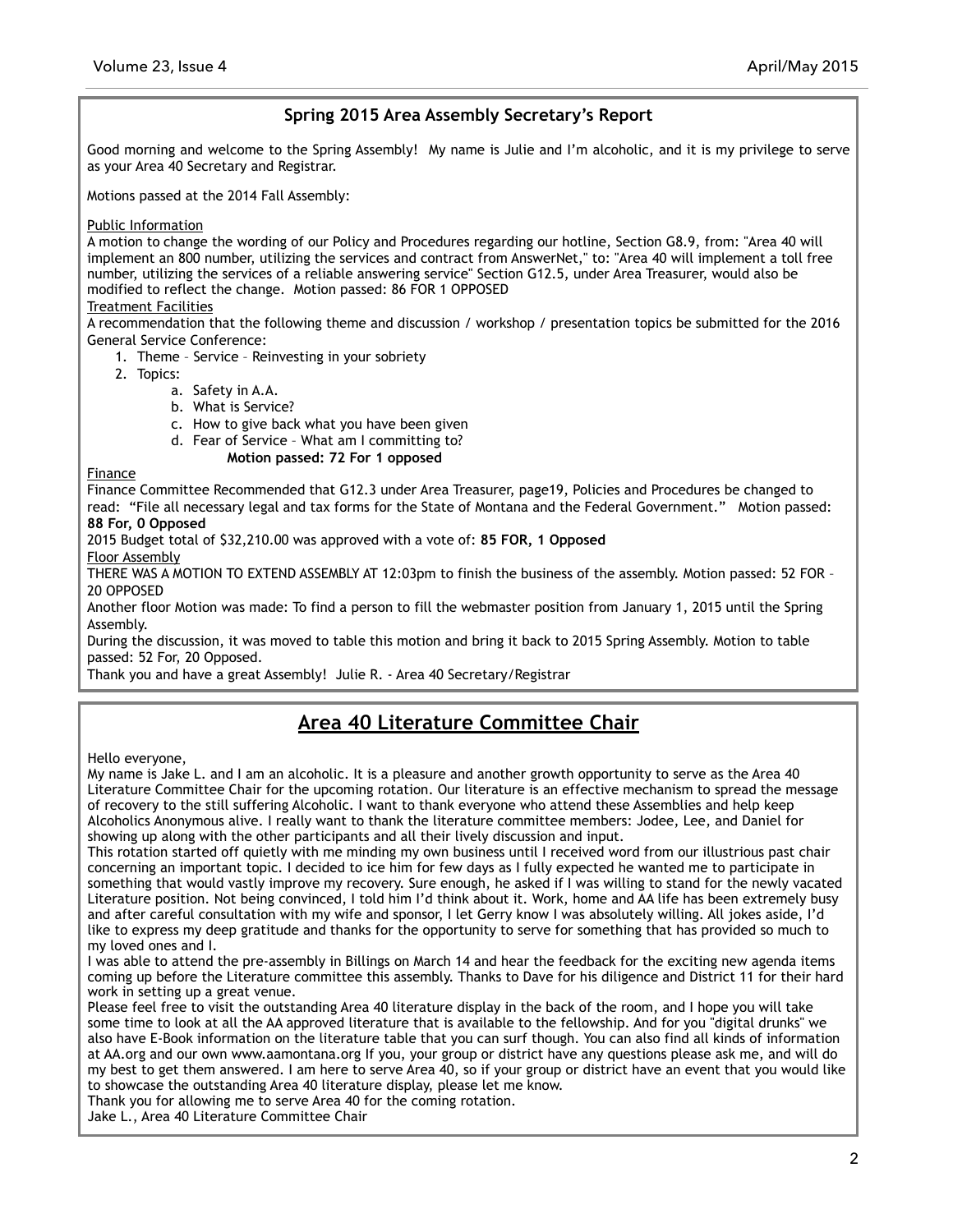## **CPC/Trustees Report**

I'm an alcoholic and my name is Paul. I am the Area 40 chair for the Cooperation with the Professional Community committee for this rotation. The additional assignment for this committee is to review all business with the General Service Office regarding Trustees. I am honored to serve the fellowship of alcoholics anonymous in this capacity.

As of yet I have not been very busy in this position. I picked up the box of supplies from Serena R., the previous CPC chair. I reviewed the CPC Workbook, viewed the videos pertaining to the CPC work and have read the pamphlets in the workbook. I received and reviewed the Power Point presentation to use for a CPC workshop. I have also contacted the members of the committee to introduce myself and to let them know what our agenda is for this assembly. In March I attended to Pre-Assembly hosted in Billings and this really got my juices flowing for this service position and to prepare for Assembly

I have been working with Jamie D., the CPC chair from District 91 (my home district) to host a CPC workshop for professionals in the Flathead Valley that come into contact with alcoholics. Plans are progressing nicely for this and it will be held this fall. As part of my service I would like to visit other districts in Area 40 to be a part of events like this. I feel that it is imperative that we continue to be friendly with the professionals that wind up referring so many of us to the rooms of AA. It is important that we continue to carry the message to non-alcoholic professionals about who we are what we can offer to the still suffering alcoholic.

Yours in service, Paul L. Area 40 CPC Chair

## Greetings Area 40,

I started the rotation off with a bang at the Great Falls New Years Eve Party. I attended at a breathtaking GSR School that was followed by an OA blacklisted potluck. The potluck was followed by hotline workshop and a great speaker. I m glad to report I have heard no complaints on our hotline and received a successful call as well. I forward the bill to all the DCM's in our area as soon as I receive them, which is on Gods time and nothing close to monthly. I met with district 91 PI chair and discussed what fun PI work could be done. I took a trip to the Kalispell library and was amazed that they didn't have a Alcoholics Anonymous book on their shelves. I was irritated to find a copy of "Why Alcoholics Anonymous didn't work for me"on the shelf. The librarian was able to print up a list of all the local libraries with copies of Alcoholics Anonymous on the shelf and I passed that on to the Sam B. I attended all three preassemblies in our beautiful Area 40. I found many dedicated members of Alcoholics Anonymous and know without a doubt that AA is in safe hands.

Area 40 PI Chair - Luke S.

# **Area 40 Corrections**

I have had a little trouble finding out who all District Corrections Chairs are, but in hopes to be able to finish out that list this weekend. I have been to 3 Pre-Assemblies and listened to over 11 hours of the 2015 WCRAASC glad I have it got good ideas from it.

May 16th we will be having an Orientation at Montana State Prison. Applications need to be in by the end of April. There will also be a Mini Conference September 12th, 2015. Your information needs to be gotten to Lee G. Prior to June 1st so that MSP has time to complete Background checks. You can also find information on this on Area 40 Website. There are a few fliers in the back and I have sent e-mails to your DCM's and those Corrections Chairs I have.Pink Can Fund is \$2229.60 will be making an order so if you need something please let me know. Please remember to make out the checks to Area 40 Inc. and mail them to Area 40 Corrections, PO Box 851 Darby, MT 59829. I would like to Thank the Groups for their contributions. I will be sending out Thank you letters to you Groups. One more thing Nexus is trying to get an AA Meeting started and wanting AA's from the outside to come in. So anyone interested in going in let me know. I will give updates to how it is going.

> **I Thank You All for allowing me to be of Service, Area 40 Corrections Chair - Jay T.**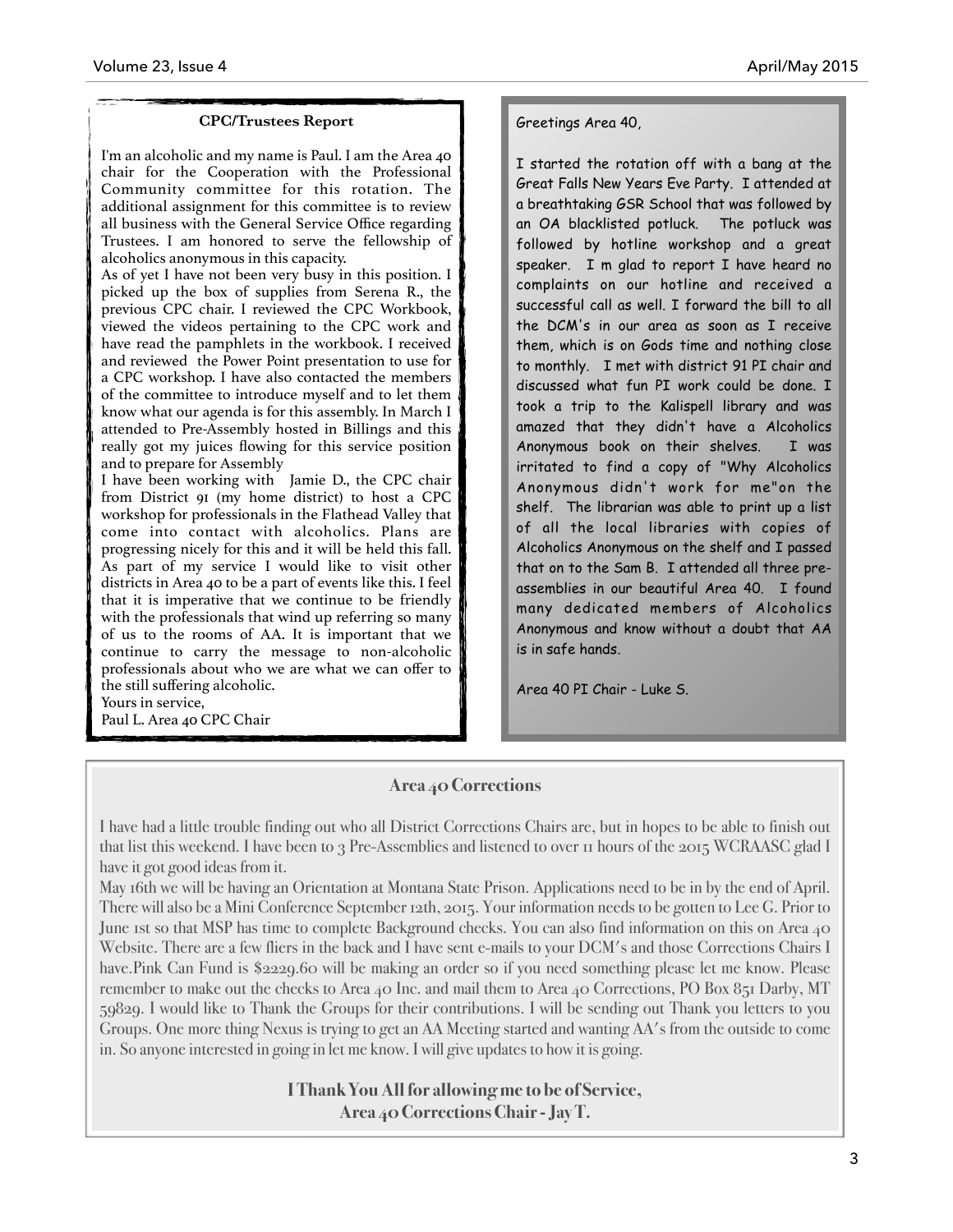### **4:15 PM 04/05/15**

 **Accrual Basis**

# **Area 40, Inc. Budget vs. Actual by Committee / Project March 2015**

|                                       | <b>Mar 15</b> | Jan - Mar 15 | <b>YTD Budget</b> | <b>Annual Budget</b> |  |
|---------------------------------------|---------------|--------------|-------------------|----------------------|--|
| <b>Unrestricted</b>                   |               |              |                   |                      |  |
| <b>Program Services</b>               |               |              |                   |                      |  |
| <b>Spring Assembly</b>                | 0.00          | 0.00         | 0.00              | $-4,750.00$          |  |
| <b>Fall Assembly</b>                  | 0.00          | 0.00         | 0.00              | $-4,750.00$          |  |
| <b>Regional Service Conference</b>    | $-682.76$     | $-682.76$    | $-2,000.00$       | $-2,000.00$          |  |
| <b>Regional Forum</b>                 | 0.00          | 0.00         | 0.00              | $-1,700.00$          |  |
| <b>Regional Trustee</b>               | 0.00          | 0.00         | 0.00              | $-300.00$            |  |
| <b>Delegate Expenses</b>              |               |              |                   |                      |  |
| Area 40 share to GSC                  | 0.00          | $-1,600.00$  | $-1,600.00$       | $-1,600.00$          |  |
| <b>Other Expenses</b>                 | 0.00          | 0.00         | $-150.00$         | $-600.00$            |  |
| <b>Other Expenses NYC</b>             | 0.00          | 0.00         | 0.00              | $-350.00$            |  |
| Roundups                              | 0.00          | 0.00         | 0.00              | $-600.00$            |  |
| <b>Travel expenses</b>                | 0.00          | 0.00         | $-275.00$         | $-1,900.00$          |  |
| <b>Total Delegate Expenses</b>        | 0.00          | $-1,600.00$  | $-2,025.00$       | $-5,050.00$          |  |
| <b>Area Chair Expenses</b>            | $-111.21$     | $-111.21$    | $-175.00$         | $-650.00$            |  |
| <b>Archivist Account</b>              |               |              |                   |                      |  |
| <b>Archivist Display &amp; Travel</b> | 0.00          | 0.00         | $-100.00$         | $-400.00$            |  |
| <b>Archives Storage</b>               | $-21.00$      | $-42.00$     | 0.00              | $-3,500.00$          |  |
| <b>Total Archivist Account</b>        | $-21.00$      | $-42.00$     | $-100.00$         | $-3,900.00$          |  |
| <b>Literature Chair</b>               |               |              |                   |                      |  |
| General literature purchases          | 0.00          | 0.00         | 0.00              | $-150.00$            |  |
| <b>Total Literature Chair</b>         | 0.00          | 0.00         | 0.00              | $-150.00$            |  |
| <b>Public Information Chair</b>       |               |              |                   |                      |  |
| <b>Area Hotline Expenses</b>          | 0.00          | 0.00         | $-600.00$         | $-2,400.00$          |  |
| <b>Directory Listings</b>             | $-635.55$     | $-720.75$    | $-450.00$         | $-1,800.00$          |  |
| <b>Total Public Information Chair</b> | $-635.55$     | $-720.75$    | $-1,050.00$       | $-4,200.00$          |  |
| Website                               | $-155.00$     | $-155.00$    | $-160.00$         | $-160.00$            |  |
| Triangle                              | $-306.79$     | $-1,027.72$  | $-600.00$         | $-2,400.00$          |  |
| <b>Committee Chair Post/Supplies</b>  | $-165.70$     | $-187.30$    | $-120.00$         | $-400.00$            |  |
| <b>Committee Chair Travel</b>         | $-556.94$     | $-751.37$    | $-900.00$         | $-1,500.00$          |  |
| <b>Computer Hardware/Software</b>     | 0.00          | 0.00         | 0.00              | $-300.00$            |  |
| <b>Total Program Services</b>         | $-2,634.95$   | $-5,278.11$  | $-7,130.00$       | $-32,210.00$         |  |
| <b>Unrestricted - Other</b>           | 5,190.37      | 6,839.47     |                   |                      |  |
| <b>Total Unrestricted</b>             | 2,555.42      | 1,561.36     | $-7,130.00$       | $-32,210.00$         |  |
| TOTAL                                 | 2,555.42      | 1,561.36     | $-7,130.00$       | $-32,210.00$         |  |

 **Page 1 of 1**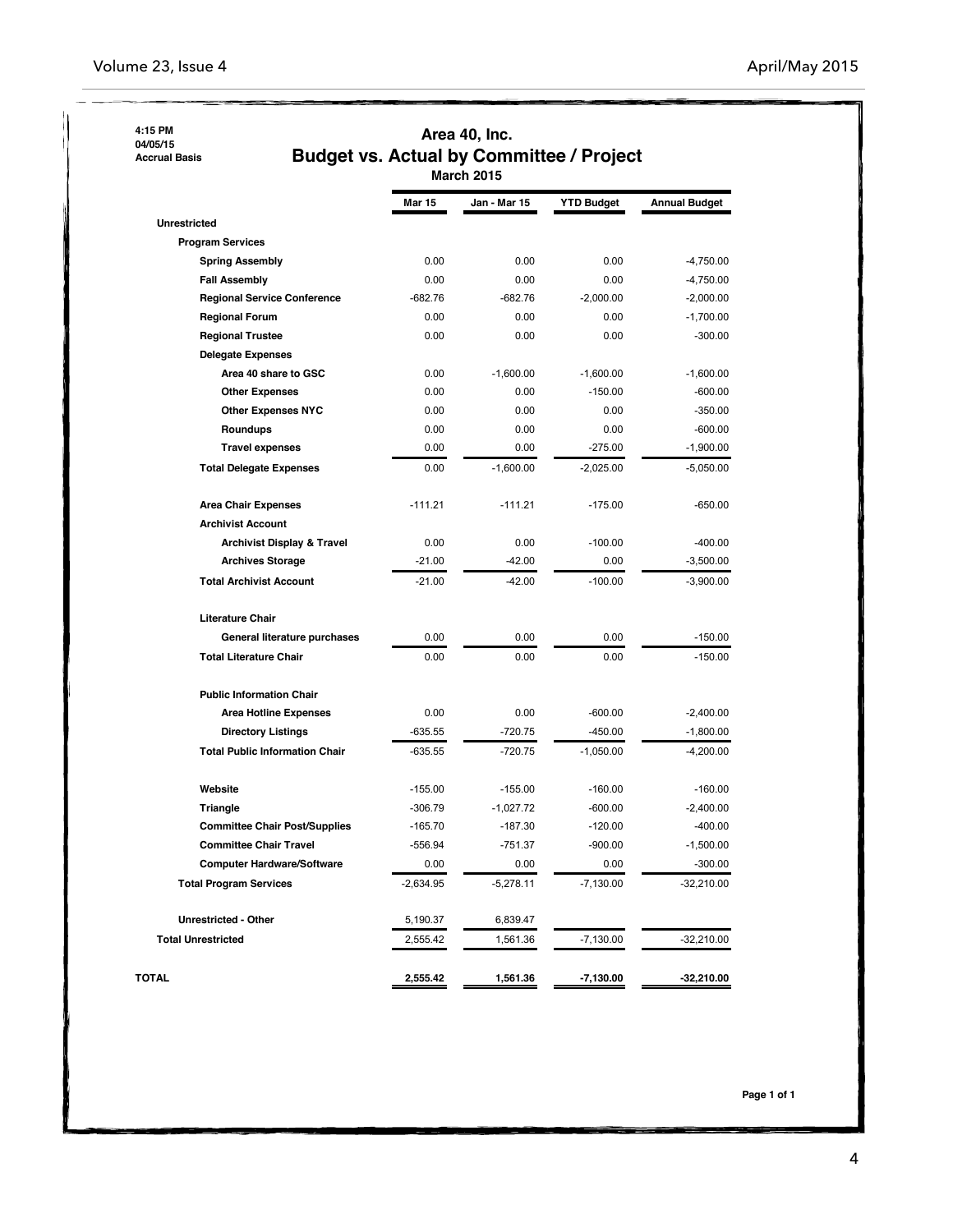## **Area 40 Treatment Facilities Chair Report**

Greetings Area 40, my name is Jessica E. and I am currently serving as your Area 40 Treatment Chair. I started my rotation this year with reviewing materials and service pieces that were passed down from my predecessor to me. I am grateful for the trip Brandon M. made to the Gallatin Valley and the time he spent with me for a seamless transition.

I was contacted by Montana Chemical Dependency Center, our state treatment facility, in which District 61, 71, 72, and 81 are currently bringing meetings and BTG presentations into the facility. I immediately forwarded the rotating schedule to their respective district treatment chairs, and updated the Administration with the new contact information of the four district treatment chairs. We were continuously thanked for our service, which warmed my heart. I attended a Saturday meeting as a volunteer for district 72 and was pleased to be greeted by a welcoming staff who continuously thanked us for our service as well.

I've sent an article to the triangle. I've sent out a request to all DCMs for updated contact information for their districts Treatment Chairs and Bridging the Gap Coordinators. I have compiled an active list that will be continuously updated so please contact me with any new information that you would like to be updated. As I have been connecting with our new rotation of treatment chairs, I have also been collecting data on the treatment facilities that we currently attend and if we have BTG presentations whether while in attendance or separately. I realized after starting this process that for ease it would be better if I asked Area 40 to send me this information, and so I am asking that you send me a response at your earliest convenience

As I have been connecting with our district's Treatment Chairs and Bridging the Gap coordinators I have been continuously inspired and charged as they share how they are carrying this message across our Area . I was able to meet with and talk to our trusted servants when I traveled for all of our pre-assemblies. I was excited to hear how there is a passion to enlarge and update our BTG Database. I've put together a meet and greet for after our committee completes our Area and GSC agenda, and my hope is that we can share our experience with what's working in our districts , what we can do to reach more alcoholics, and "Bridge the Gap" between our facilities and our respective communities. Ultimately I believe through our collective experience we can be the most efficient and inspire and mentor our incoming trusted servants and volunteers.

I spoke to Alex M. , our Webmaster and Area Chair, about the BTG database. We have many small towns that we don't currently have BTG volunteers for. One way we can help enlarge this database as GSR's and volunteers is if we are from these areas or are planning to attend meetings there, we can download a volunteer sheet from our Area 40 website or retrieve them for our treatment chairs and or BTG coordinators and bring them to our groups. Even if we aren't from smaller towns we can talk to our Treatment Chair and or BTG coordinators about updating our volunteers by passing these around at our business meetings.

I will be attending the Spring Roundup in District 61, BTG workshop in Utah this September, and the International this summer, but beside these weekends I am available to come visit your districts. Treatment workshops are a great way to educate, energize, and inspire volunteers, and I am willing to be of use or come attend.

Thank you again for entrusting me to serve as your Area 40 Treatment Chair.

Jessica E

To update your Group address information for the Triangle, (and all other correspondence), please use form found at aa-[montana.org](http://aa-montana.org) > Forms and Other Documents > Existing Group Information Update Form.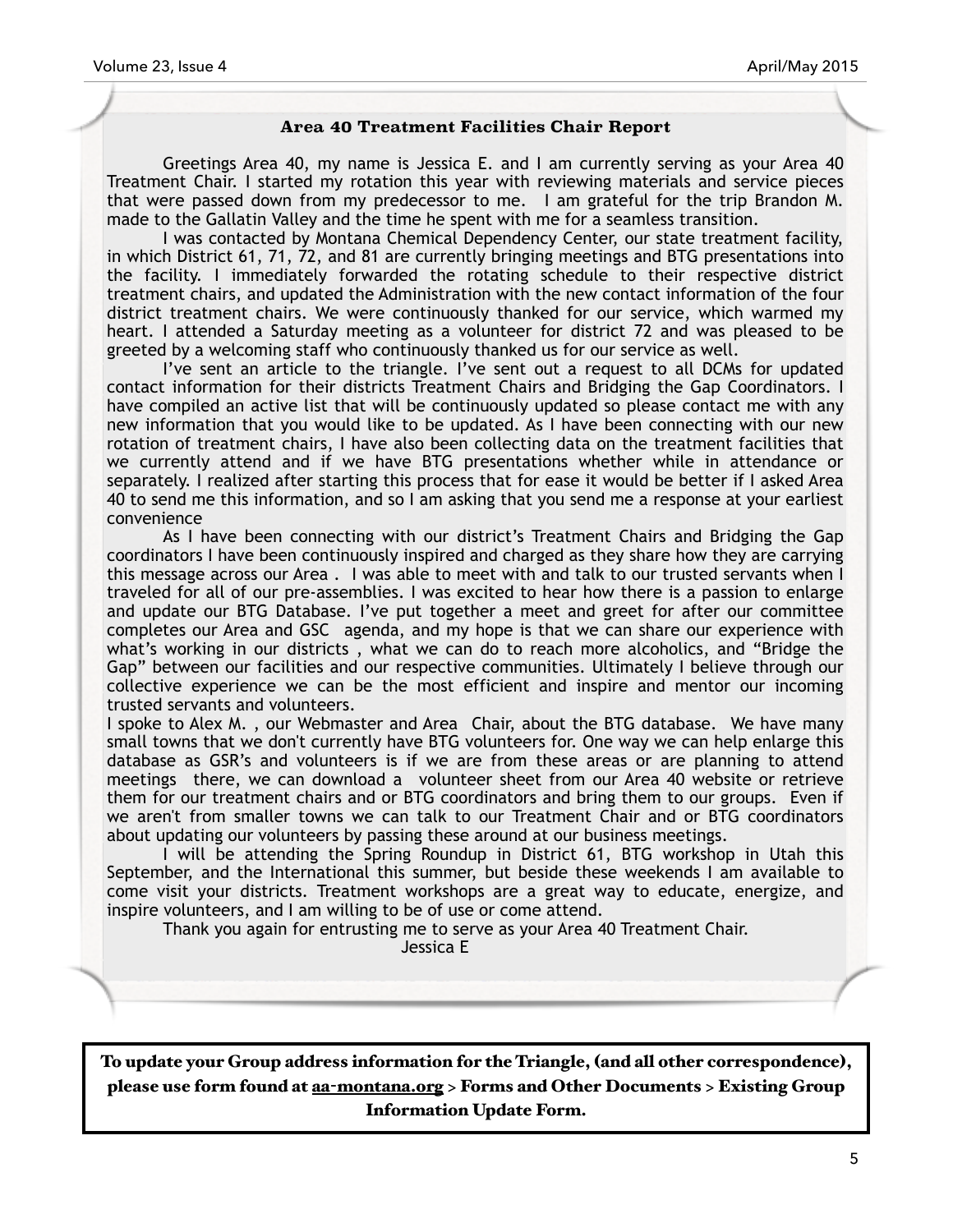## **GRAPEVINE** Hello Area 40, my name is Chris W. and I am an alcoholic. It is a pleasure to be able to serve Area 40 as the Grapevine and La Viña chair. I assumed responsibility at the first of the year. So far I have been able to familiarize myself with the duties this position holds and look forward to doing my best to fulfill those duties. I want to invite all of the area to renew your subscriptions or start a new subscription to the Grapevine Magazine, our meeting in print. There is a subscription challenge where A state, province and territory-wide challenge to increase new\* Grapevine and La Viña subscriptions in 2015. The prize is A special section in a 2016 issue of Grapevine or La Viña featuring members' stories from the state, province or territory with the greatest percentage growth in new\* paid subscriptions or subscription gift certificates. \* A new subscription is one that hasn't been active in the past 6 months. There are flyers available both on the Grapevine and La Viña website and at the area display located right here at your area 40 assembly. There are a couple of up-coming events I have been invited to participate in. Frist is the District 41 Founder's day celebration, where the Area 40 display will be. The second is an invitation to participate in District 61 Grapefest. I have a small stack of flyers for each DCM to pass along to their Grapevine and La Viña representatives. If your district is having an event and would like Area Grapevine and La Viña Chair to participate, I would be more than willing to be there. Thank you for allowing me to serve. In service, Chris W.

| <b>Issue</b>  | <b>Topic</b>               | <b>Article</b><br><b>Deadline</b> | <b>Number</b><br>sent | Cost     | <b>Number</b><br>returned | Cost of<br><b>Returned</b> |
|---------------|----------------------------|-----------------------------------|-----------------------|----------|---------------------------|----------------------------|
| January       | Introducing Committee      | 1/9/2015                          | 293                   | \$474.74 | 13                        | \$3.08                     |
| Febuary       | Relationships              | 2/8/2015                          | 311                   | \$215.19 | 12                        | \$8.05                     |
| March         | <b>Spring Pre-Assembly</b> | 3/8/2015                          | 311                   | \$294.19 | 3                         | \$1.47                     |
| April/May     | Spring Post-Assembly       | 5/8/2015                          |                       |          |                           |                            |
| June/July     | God's Will                 | 7/1/205                           |                       |          |                           |                            |
| August        | Fall Pre-Assembly          | 8/9/2015                          |                       |          |                           |                            |
| Sept/October  | <b>Fall Post-Assembly</b>  | 91/2015                           |                       |          |                           |                            |
| Nov/Dec       | Gratitude                  | 11/1/2015                         |                       |          |                           |                            |
| <b>Totals</b> |                            |                                   | 915                   | \$984.12 | 28                        | \$12.60                    |

# **Triangle Area 40 report - Spring 2015**

The above is the Triangle schedule for 2015 with the current number of issues sent by USPS and the costs associated with them.

As of April 5th, 2015 only 14% of the groups have paid subscriptions. We have also had 28 Triangles returned so far this year at a cost of \$12.60 due to being undeliverable. Groups, please use the Group information form that can be found on the Area website under Forms and Other Documents > Existing Group Information Update Form, to keep you group address current so we can avoid these charges.

Tim M. - Triangle Editor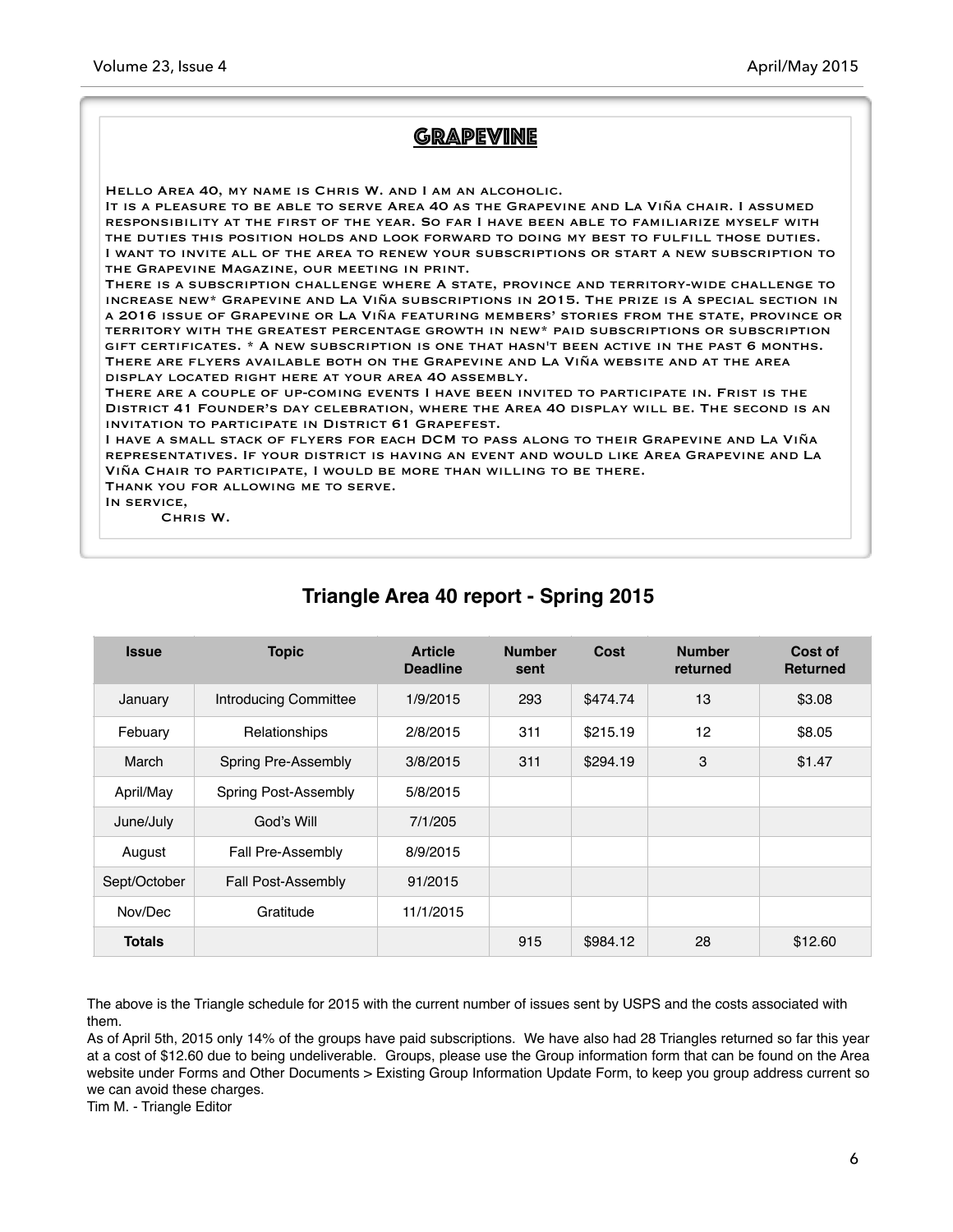# Calendar of Events

# Assembly Dates 2015

**July 1**  Deadline Fall Assembly Agenda items

**September 18-20**  Fall Assembly Yogo Inn - Lewistown

| <b>Area Events</b> |                                                                                                                                                                                                                                                                                                                                                             |  |  |  |
|--------------------|-------------------------------------------------------------------------------------------------------------------------------------------------------------------------------------------------------------------------------------------------------------------------------------------------------------------------------------------------------------|--|--|--|
| <b>May</b><br>June | <b>15th-17th - Spring Roundup, Red Lion Colonial Inn - Helena</b><br>16th - 5th Annual Spring Fling 2015, 150 Larch Hill Dr., Columbia Falls<br>16th - Montana State Prison Orientation - Please submit application to Area 40 Correction Chair,<br>corrections@aa-montana.org by April 30th<br>31st - Delegate Day, Alano Club 55 1st Ave. N. W. Kalispell |  |  |  |
| <b>July</b>        | <b>5th-7th - Bigfork by the Bay Campout, Swan Lake Campground</b><br>6th-7th - 2015 EZ DUZ IT Golf Tournament, Whitefish Lake Golf Course, Whitefish<br>20th - Annual Grapefest, Wilson House, 1376 Linden, Helena<br>2nd-4th - The Big Book Breakdown, Red Lion Inn - Kalispell                                                                            |  |  |  |
|                    | 17th-19th - Beartooth Mountain Conference, Camp on the Boulder, McLeod<br>August 21st-23rd - West Central Regional Conference, Casper, WY<br>21st-23rd - Lower Yellowstone Soberfest, Lion's Youth Camp, Glendive                                                                                                                                           |  |  |  |
| <b>September</b>   |                                                                                                                                                                                                                                                                                                                                                             |  |  |  |
| <b>October</b>     | 11th-13th - Bridging The Gap Workshop, Park City UT<br>12th - Prison Mini Conference, Montana State Prison, Deer Lodge<br>12th-13th - Flathead Valley Fall Refresher, Creston Grange Hall, Kalispell<br>2nd - 4th - Havre Mini-Conference, Havre<br>9th-11th - Fall Roundup, Red Lion Hotel - Kalispell                                                     |  |  |  |

For flyers and additional information, see the calendar on Area 40 website aa-montana.org.

If you'd like your activity to be included in the Triangle (and on the Area 40 website) please email it to calendar@aa-[montana.org](mailto:calendar@aa-montana.org)

عقبتكم

# Groups Please Contribute

articles and subscriptions to the Triangle! The theme of the June/July issue is God's Will along with District, Area Archive , and Area Inventory reports AREA 40 TRIANGLE PO BOX 6433 HELENA MT 59604 *OR*  [TRIANGLE@AA-MONTANA.ORG](mailto:triangle@aa-montana.org)